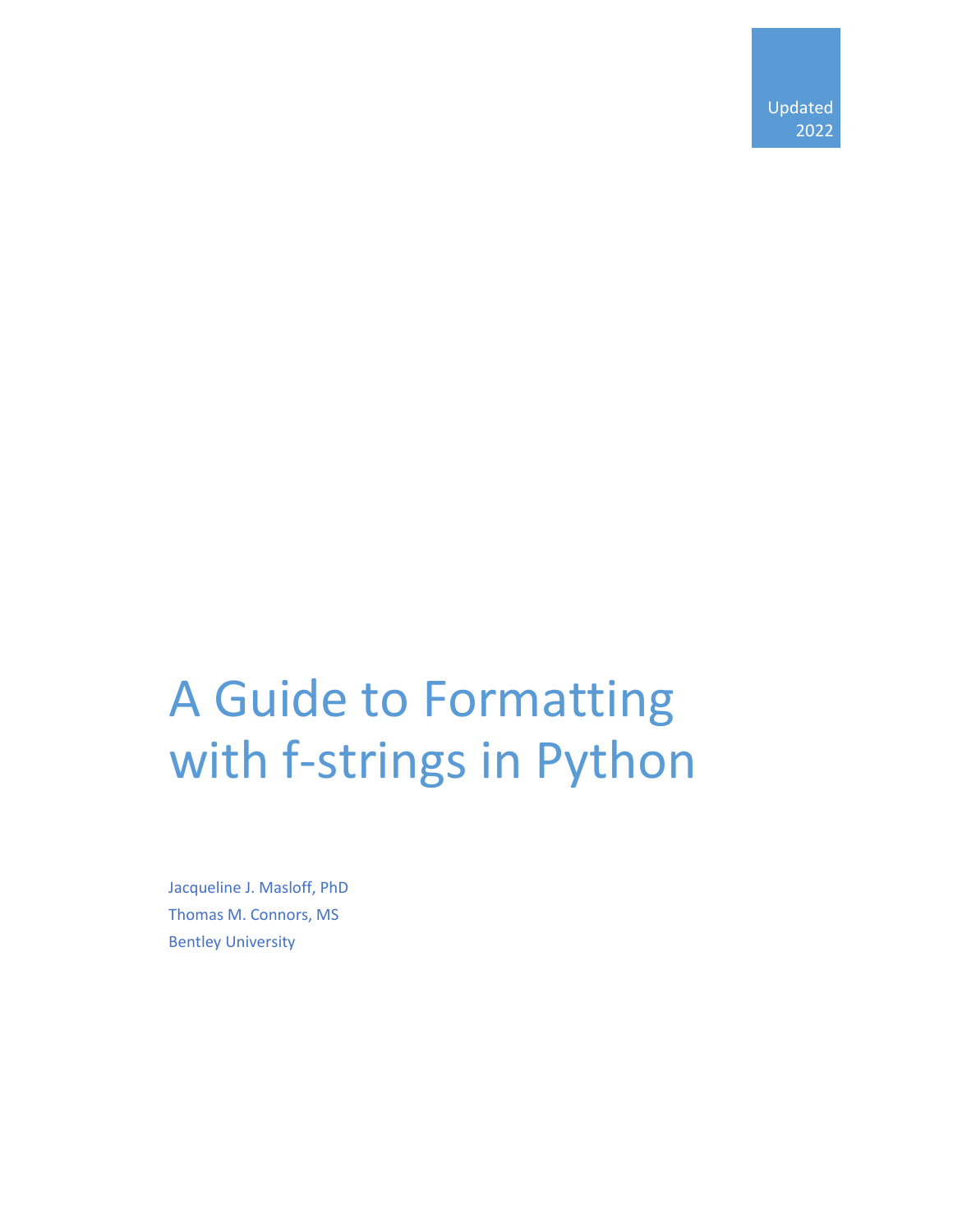#### Introduction

The release of Python version 3.6 introduced formatted string literals, simply called "f-strings."

They are called **f-strings** because you need to prefix a string with the letter 'f' to create an fstring. The letter 'f' also indicates that these strings are used for formatting. Although there are other ways for formatting strings, the Zen of Python states that simple is better than complex and practicality beats purity--and f-strings are really the most simple and practical way for formatting strings. They are also faster any of the previous more commonly used string formatting mechanisms.

To use formatted string literals, begin a string with f or F before the opening quotation mark or triple quotation mark in a **print()** statement. Inside this string, you can write a Python expression between **{ }** characters that can refer to variables or literal values. f-strings use the same rules as normal strings, raw strings, and triple quoted strings. The parts of the f-string outside of the curly braces are literal strings. f-strings support extensive modifiers that control the final appearance of the output string. Expressions in f-strings can be modified by a format specification.

Format specifications are used within replacement fields contained within a format string to define how individual values are presented. Each formattable type may define how the format specification is to be interpreted.

This document will explain how to use the many options available with f-strings.

#### Alignment

There are several ways to align variables in f-strings. The various alignment options are as follows:

| <b>Option</b> | <b>Meaning</b>                                                                                         |
|---------------|--------------------------------------------------------------------------------------------------------|
|               | Forces the expression within the curly braces to be left-aligned. This is the<br>default for strings.  |
|               | Forces the expression within the curly braces to be right-aligned. This is the<br>default for numbers. |
| $\Lambda$     | Forces the expression within the curly braces to be centered.                                          |

The following is an example using alignment for both a number and a string. The "|" is used in the f-string to help delineate the spacing. That number after the ":"will cause that field to be that number of characters wide. The first line in the **print()** statement using **f**-strings is an example of using f-strings for debugging purposes which will be covered later.

**import math variable = math.pi**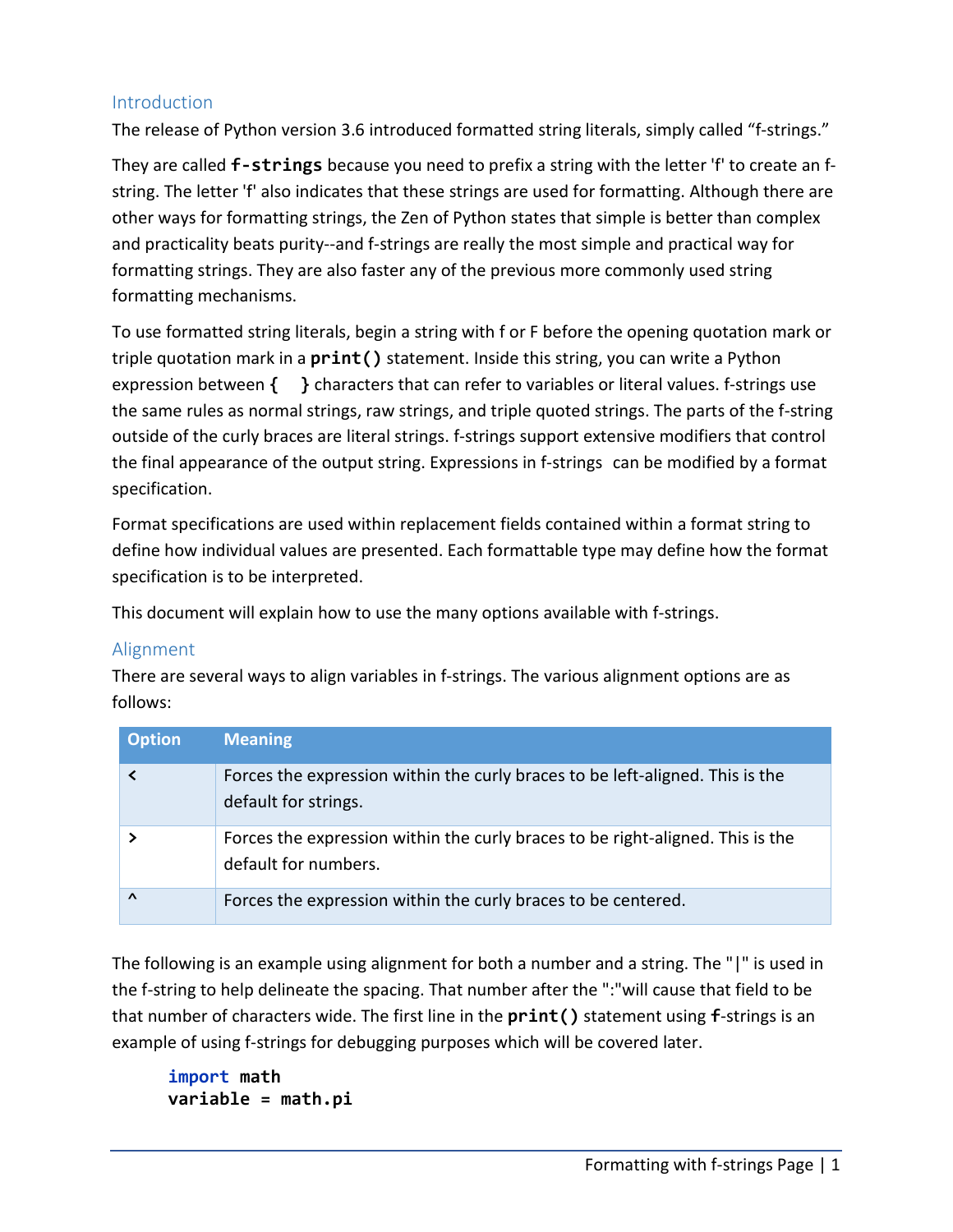```
print(f"Using Numeric {variable = }")
print(f"|{variable:25}|")
print(f"|{variable:<25}|")
print(f"|{variable:>25}|")
print(f"|{variable:^25}|\n")
variable = "Python 3.9"
print(f"Using String {variable = }")
print(f"|{variable:25}|")
print(f"|{variable:<25}|")
print(f"|{variable:>25}|")
print(f"|{variable:^25}|")
```
The output of this code snippet is:

```
Using Numeric variable = 3.141592653589793
| 3.141592653589793|
|3.141592653589793 |
       | 3.141592653589793|
| 3.141592653589793 |
Using String variable = 'Python 3.9'
|Python 3.9 |
|Python 3.9 |
             | Python 3.9|
| Python 3.9 |
```
A fill character can also be used in the alignment of f-strings. This is shown in the following example:

```
import math
variable = math.pi
print(f"Using String {variable = }")
print(f"|{variable:=<25}|")
print(f"|{variable:=>25}|")
print(f"|{variable:=^25}|\n")
variable = "Python 3.9"
print(f"Using String {variable = }")
print(f"|{variable:=<25}|")
print(f"|{variable:=>25}|")
print(f"|{variable:=^25}|")
```
The output of this code snippet is: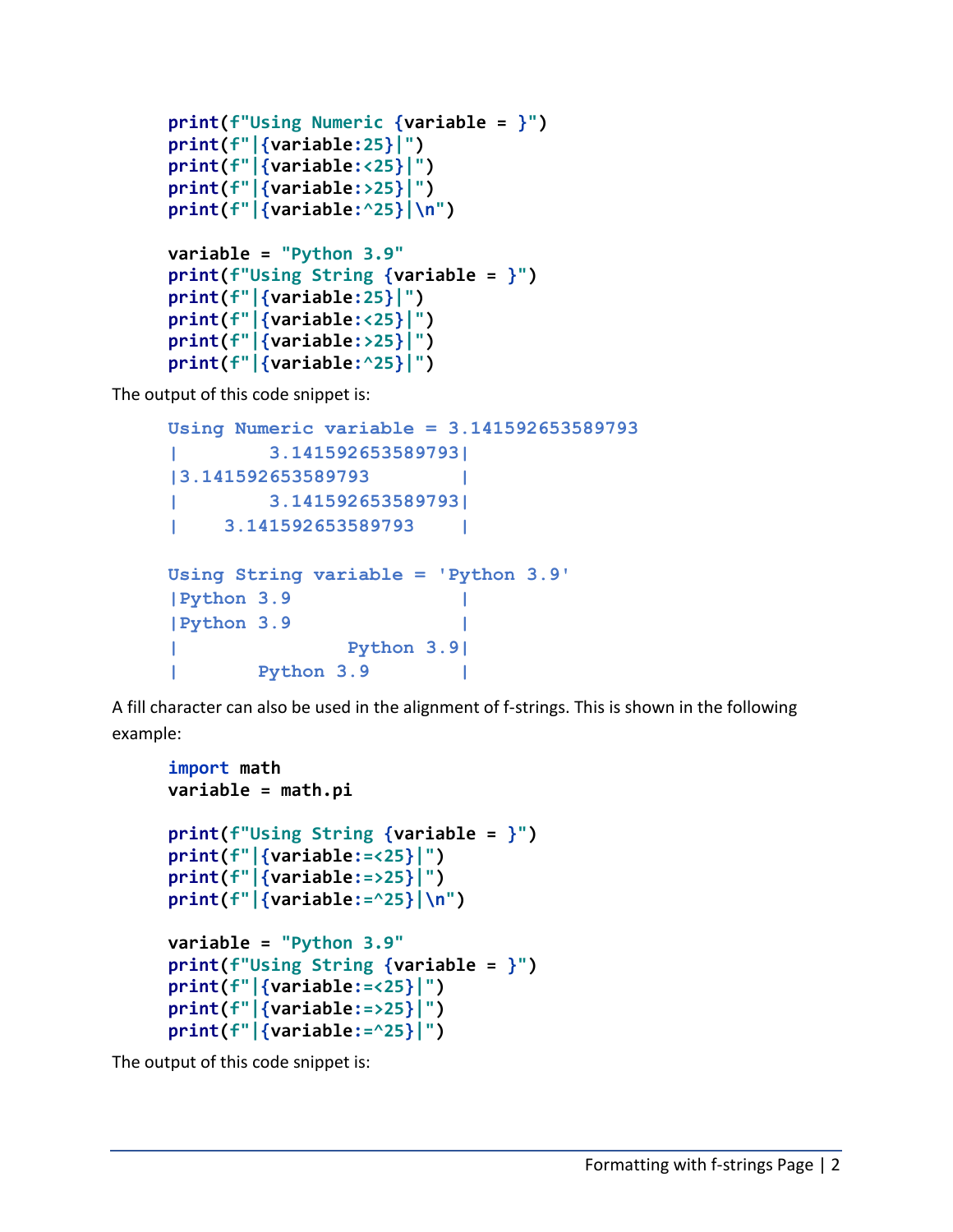```
Using String variable = 3.141592653589793
|3.141592653589793========|
|========3.141592653589793|
|====3.141592653589793====|
Using String variable = 'Python 3.9'
|Python 3.9===============|
|===============Python 3.9|
|=======Python 3.9========|
```
#### Data Types

There are many ways to represent strings and numbers when using f-strings. The most common ones that you will need for this course are shown below:

| <b>Type</b> | <b>Meaning</b>                                                                                                                                |
|-------------|-----------------------------------------------------------------------------------------------------------------------------------------------|
| $\mathbf S$ | String format—this is the default type for strings                                                                                            |
| d           | Decimal Integer. This uses a comma as the number separator character.                                                                         |
| n           | Number. This is the same as <b>d</b> except that it uses the current locale setting to<br>insert the appropriate number separator characters. |
| e           | Exponent notation. Prints the number in scientific notation using the letter 'e'<br>to indicate the exponent. The default precision is 6.     |
|             | Fixed-point notation. Displays the number as a fixed-point number. The<br>default precision is 6.                                             |
| %           | Percentage. Multiplies the number by 100 and displays in fixed ('f') format,<br>followed by a percent sign.                                   |

The following is a basic example of the use of f-strings with numbers:

```
import math
variable = 10
print(f"Using Numeric {variable = }")
print(f"This prints without formatting {variable}")
print(f"This prints with formatting {variable:d}")
print(f"This prints also with formatting {variable:n}")
print(f"This prints with spacing {variable:10d}\n")
variable = math.pi
print(f"Using Numeric {variable = }")
print(f"This prints without formatting {variable}")
```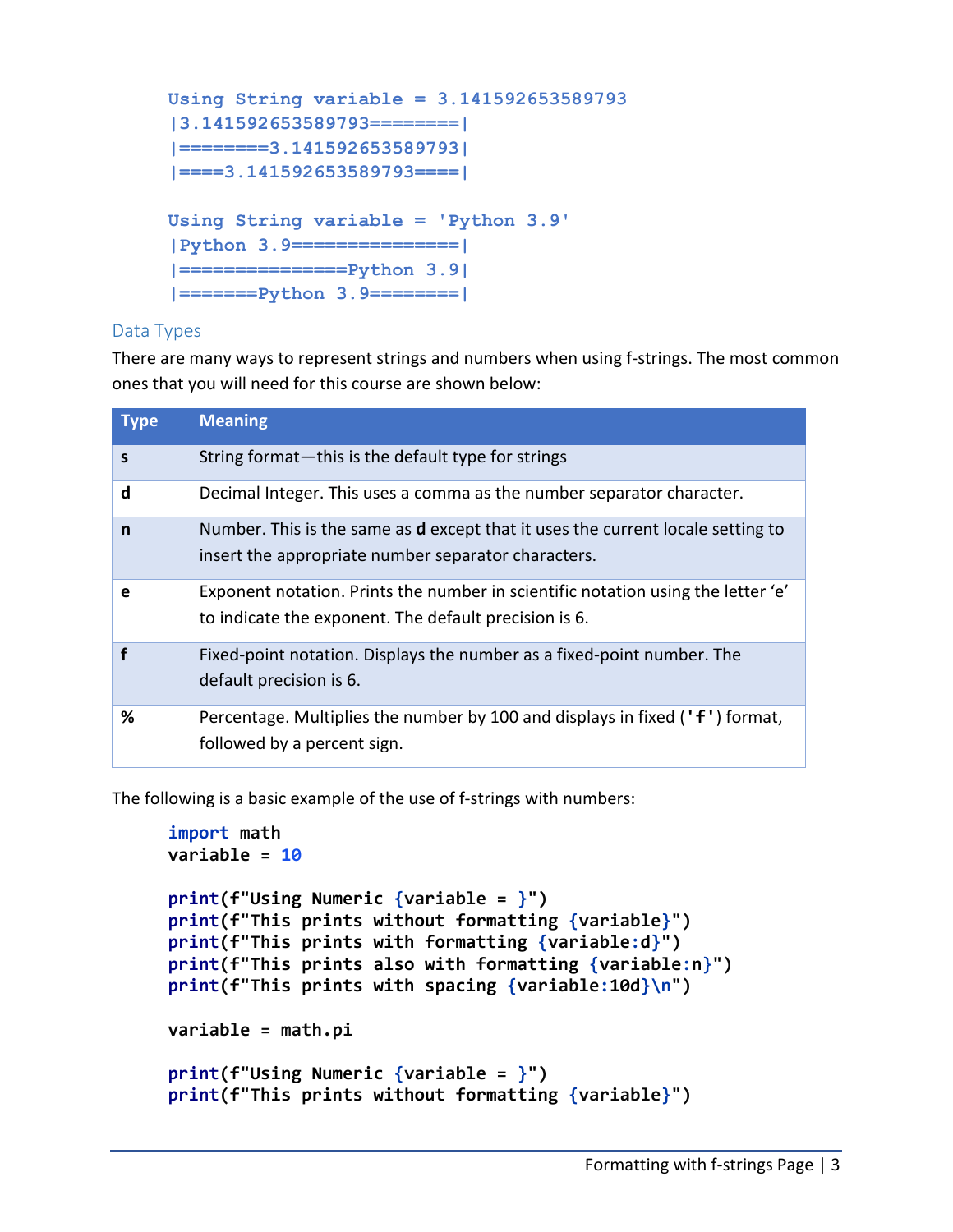```
print(f"This prints with formatting {variable:f}")
print(f"This prints with spacing {variable:20f}")
```
The output of this code snippet is the following:

```
Using Numeric variable = 10
This prints without formatting 10
This prints with formatting 10
This prints also with formatting 10
This prints with spacing 10
Using Numeric variable = 3.141592653589793
This prints without formatting 3.141592653589793
This prints with formatting 3.141593
This prints with spacing 3.141593
```
The variable, **variable**, is enclosed in curly braces **{ }**. When **variable = 10**, the f-string understands that **variable** is an integer and displays it as such. You can also use specify the type as **n** or **d** and use spacing in the output. When **variable = math.pi**, the f-string understands that **variable** is a floating-point number and displays it as such. You can also use specify the type as **f** and use spacing in the output.

The following are examples of the exponent notation and the percentage notation:

```
variable = 4
print(f"Using Numeric {variable = }")
print(f"This prints without formatting {variable}")
print(f"This prints with percent formatting {variable:%}\n")
variable = 403267890
print(f"Using Numeric {variable = }")
print(f"This prints with exponential formatting {variable:e}")
```
The output of this code snippet is the following:

```
Using Numeric variable = 4
This prints without formatting 4
This prints with percent formatting 400.000000%
Using Numeric variable = 403267890
This prints with exponential formatting 4.032679e+08
```
#### Formatting Floating Point Numbers

There are several options when formatting floating point numbers. The number of decimal places, the use of the number separator character, and forcing a plus (+) or minus (-) sign can also be specified. These are shown in the following example: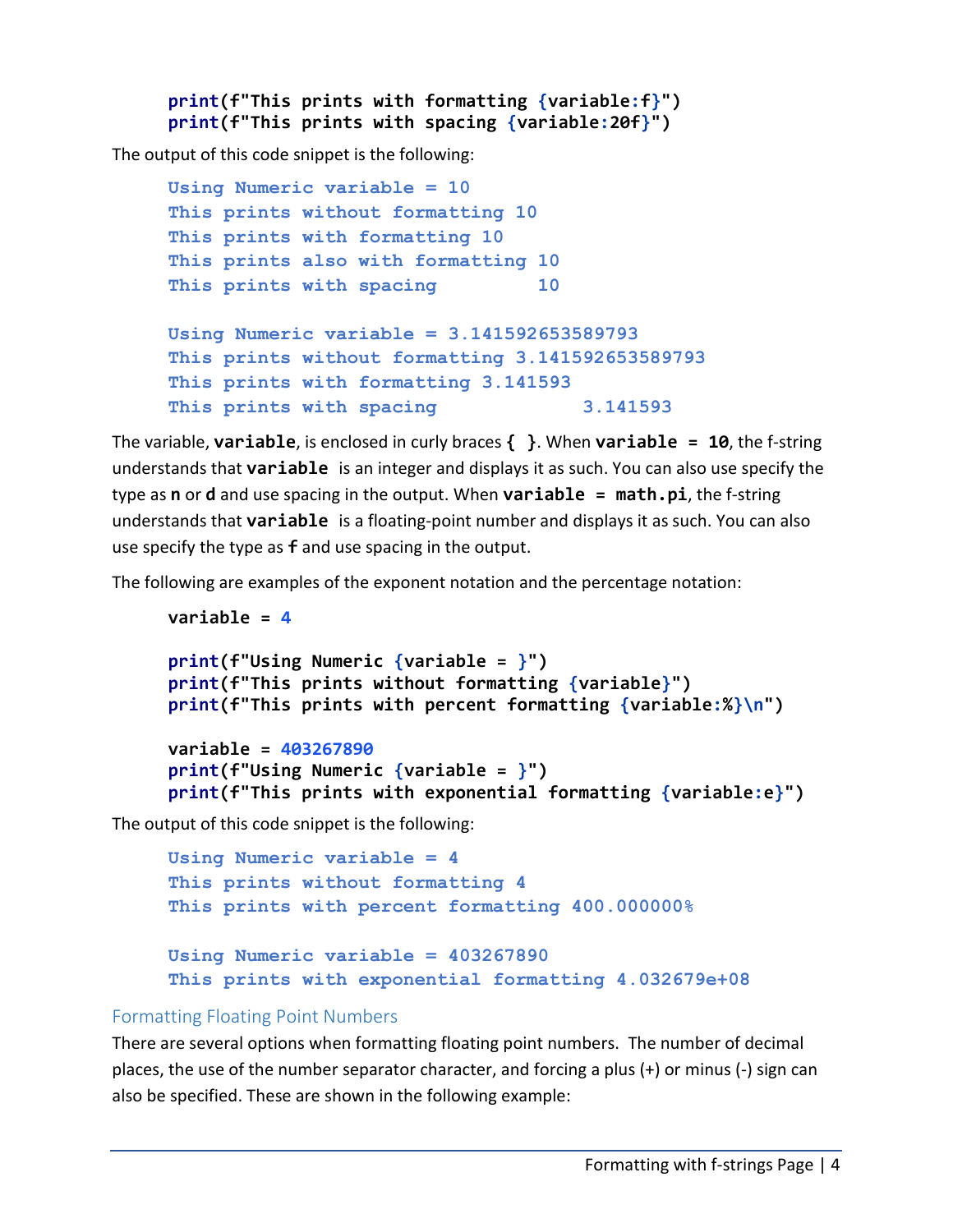```
variable = 1200356.8796
print(f"Using Numeric {variable = }")
print(f"With two decimal places: {variable:.2f}")
print(f"With four decimal places: {variable:.3f}")
print(f"With two decimal places and a comma: {variable:,.2f}")
print(f"With a forced plus sign: {variable:+.2f}\n")
variable *= -1
print(f"Using Numeric {variable = }")
print(f"With two decimal places and a comma: {variable:,.2f}")
```
The output of this code snippet is the following:

```
Using Numeric variable = 1200356.8796
With two decimal places: 1200356.88
With three decimal places: 1200356.880
With two decimal places and a comma: 1,200,356.88
With a forced plus sign: +1200356.88
Using Numeric variable = -1200356.8796
```
**With two decimal places and a comma: -1,200,356.88**

# Use of Tabs and Spacing

Program output is often required to be in tabular form. f-strings are very useful in formatting this kind of output. The following lines produce a tidily aligned set of columns with integers and their squares and cubes, using spaces to align the columns. Notice the use of the field width to ensure that all the numbers are right-aligned:

| print(f'Number<br><b>Sauare</b> | Cube')       |                   |
|---------------------------------|--------------|-------------------|
| for x in range $(1, 11)$ :      |              |                   |
| print(f'(x:2d))                 | $\{x*x:3d\}$ | $\{x^*x^*x:4d\}'$ |

The output of this code snippet is the following:

| Number         | Square | Cube |
|----------------|--------|------|
| 1              | 1      | 1    |
| $\overline{2}$ | 4      | 8    |
| 3              | 9      | 27   |
| 4              | 16     | 64   |
| 5              | 25     | 125  |
| 6              | 36     | 216  |
| 7              | 49     | 343  |
| 8              | 64     | 512  |
| 9              | 81     | 729  |
| 10             | 100    | 1000 |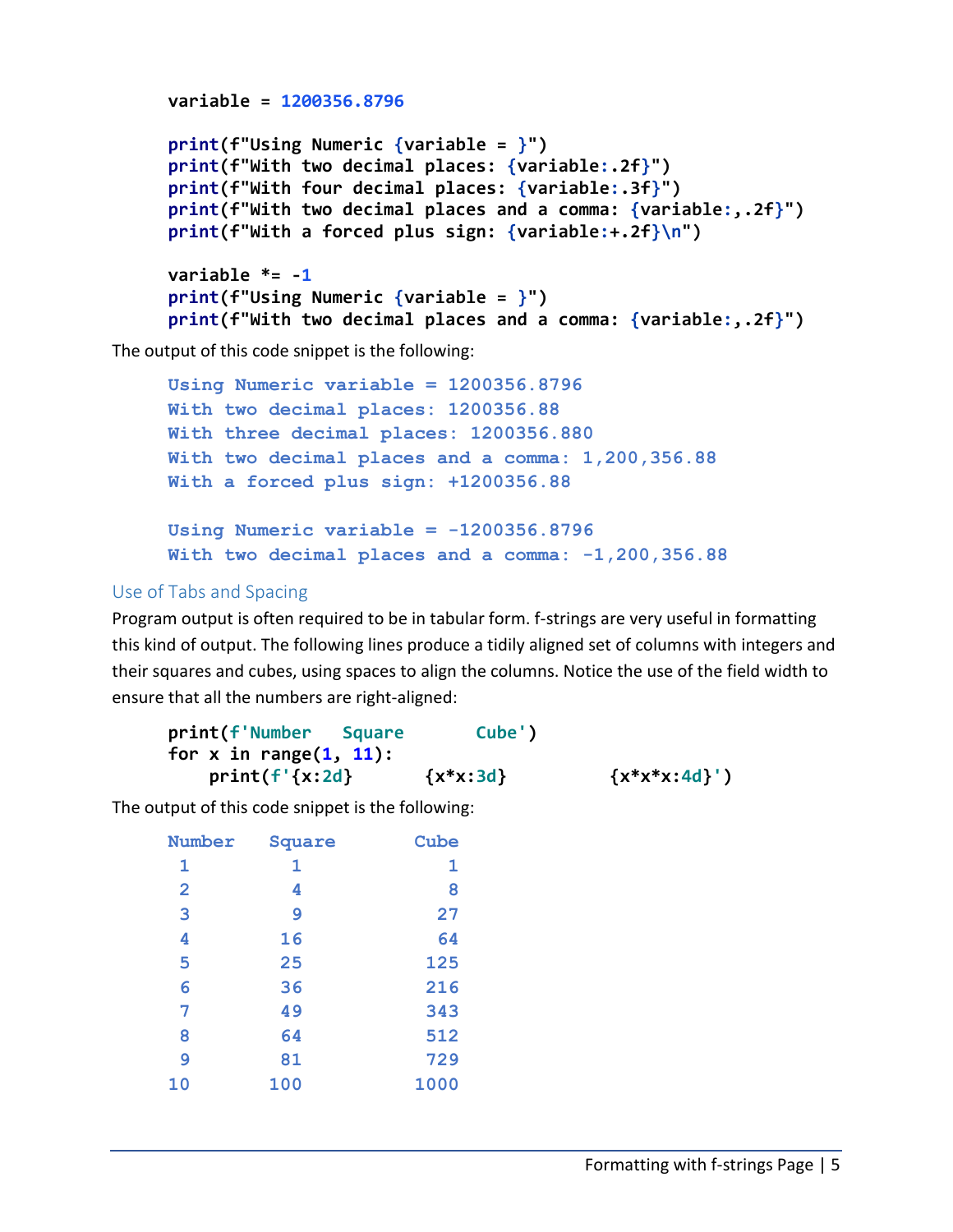The tab character (**\t**) can also be used in an f-string to line up columns, particularly when column headings are used:

```
print(f'Number\t\tSquare\t\tCube')
for x in range(1, 11):
     print(f'{x:2d}\t\t\t{x*x:3d}\t\t\t{x*x*x:4d}')
```
The output of this code snippet is the following and very similar to that of the previous code snippet:

| Number         | Square | Cube |
|----------------|--------|------|
| 1              | 1      | 1    |
| $\overline{2}$ | 4      | 8    |
| 3              | 9      | 27   |
| 4              | 16     | 64   |
| 5              | 25     | 125  |
| 6              | 36     | 216  |
| 7              | 49     | 343  |
| 8              | 64     | 512  |
| 9              | 81     | 729  |
| 10             | 100    | 1000 |

Using either tabs or spacing is acceptable and may depend on which one you are more comfortable with. Either way is acceptable in Python.

The following takes the previous program and converts **x** to a **float()** so that formatting of floating-point numbers can be demonstrated:

```
print(f'Number\t\tSquare\t\t\tCube')
for x in range(1, 11):
   x = float(x) print(f'{x:5.2f}\t\t{x*x:6.2f}\t\t{x*x*x:8.2f}')
```
The output of this code snippet is this:

| Number | Square | Cube    |
|--------|--------|---------|
| 1.00   | 1.00   | 1.00    |
| 2.00   | 4.00   | 8.00    |
| 3.00   | 9.00   | 27.00   |
| 4.00   | 16.00  | 64.00   |
| 5.00   | 25.00  | 125.00  |
| 6.00   | 36.00  | 216.00  |
| 7.00   | 49.00  | 343.00  |
| 8.00   | 64.00  | 512.00  |
| 9.00   | 81.00  | 729.00  |
| 10.00  | 100.00 | 1000.00 |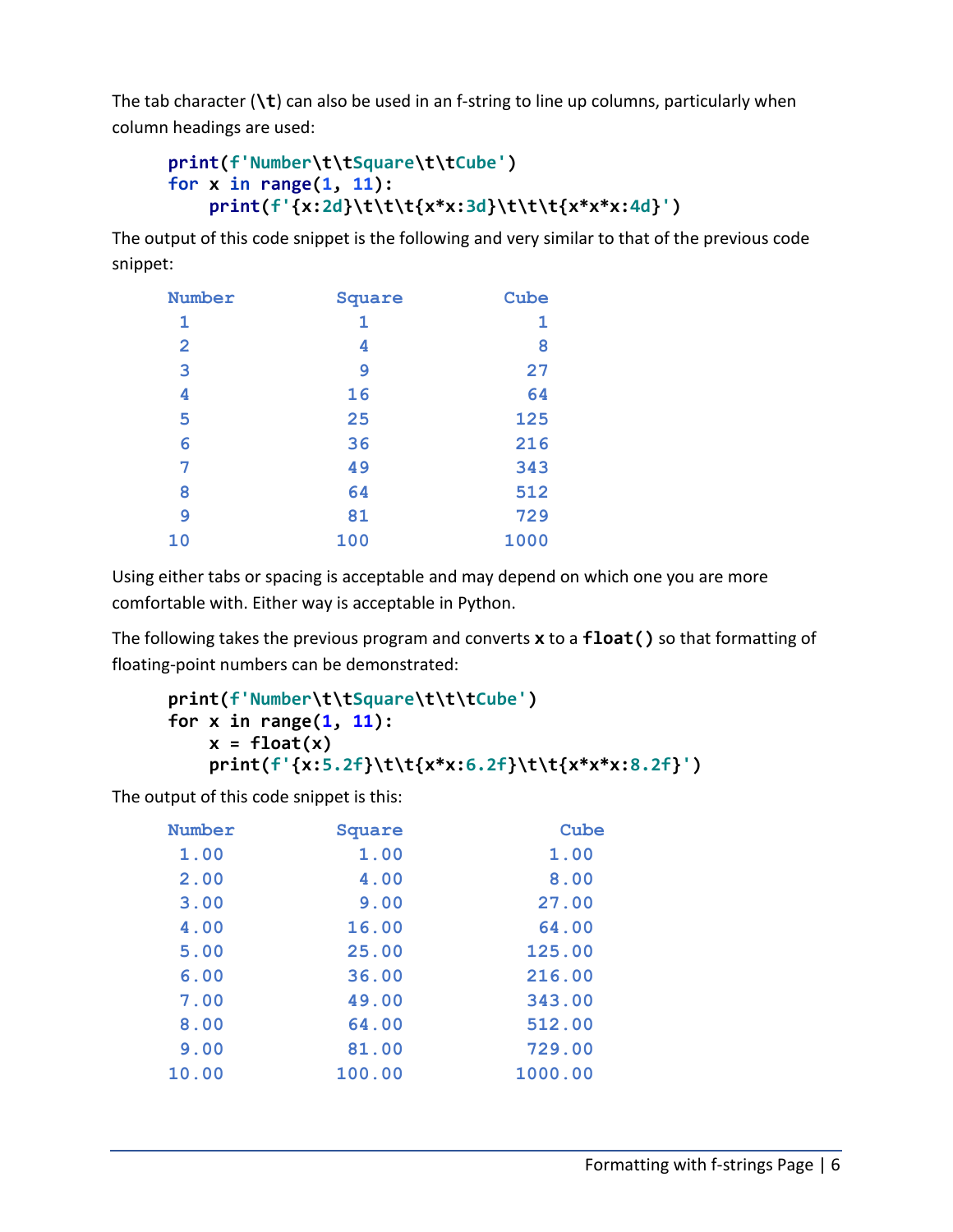This also demonstrates how the use of a value for width will enable the columns to line up.

The following program demonstrates the use of strings, decimals, and floats, as well as tabs for a type of report that is often produced in a typical Python program. Notice the use of the dollar sign (**\$**) just before the variables that are to be displayed as prices.

```
APPLES = .50BREAD = 1.50CHEESE = 2.25numApples = 3numBread = 10numCheck = 6prcApples = numApples * APPLES
prcBread = numBread* BREAD
prcCheese = numCheese * CHEESE
strApples = 'Apples'
strBread = 'Rye Bread'
strCheese = 'Cheese'
total = prcBread + prcCheese + prcApples
print(f'{"My Grocery List":^30s}')
print(f'{"="*30}')
print(f'{strApples:10s}{numApples:10d}\t${prcApples:>5.2f}')
print(f'{strBread:10s}{numBread:10d}\t${prcBread:>5.2f}')
print(f'{strCheese:10s}{numCheese:10d}\t${prcCheese:>5.2f}')
print(f'{"Total:":>20s}\t${total:>5.2f}')
```
The output of this code snippet is:

| My Grocery List |         |
|-----------------|---------|
| З               | \$1.50  |
| 10              | \$15.00 |
| ค               | \$13.50 |
| Total:          | \$30.00 |
|                 |         |

### Using f-strings for Debugging

Updated in version 3.9 of Python is the use of f-strings for debugging purposes. The following shows how you can use f-strings to display the value of a variable in the form: **variable name=variable value**

```
import math
goldenRatio = (1+math.sqrt(5))/2
print(f"{goldenRatio=}")
```